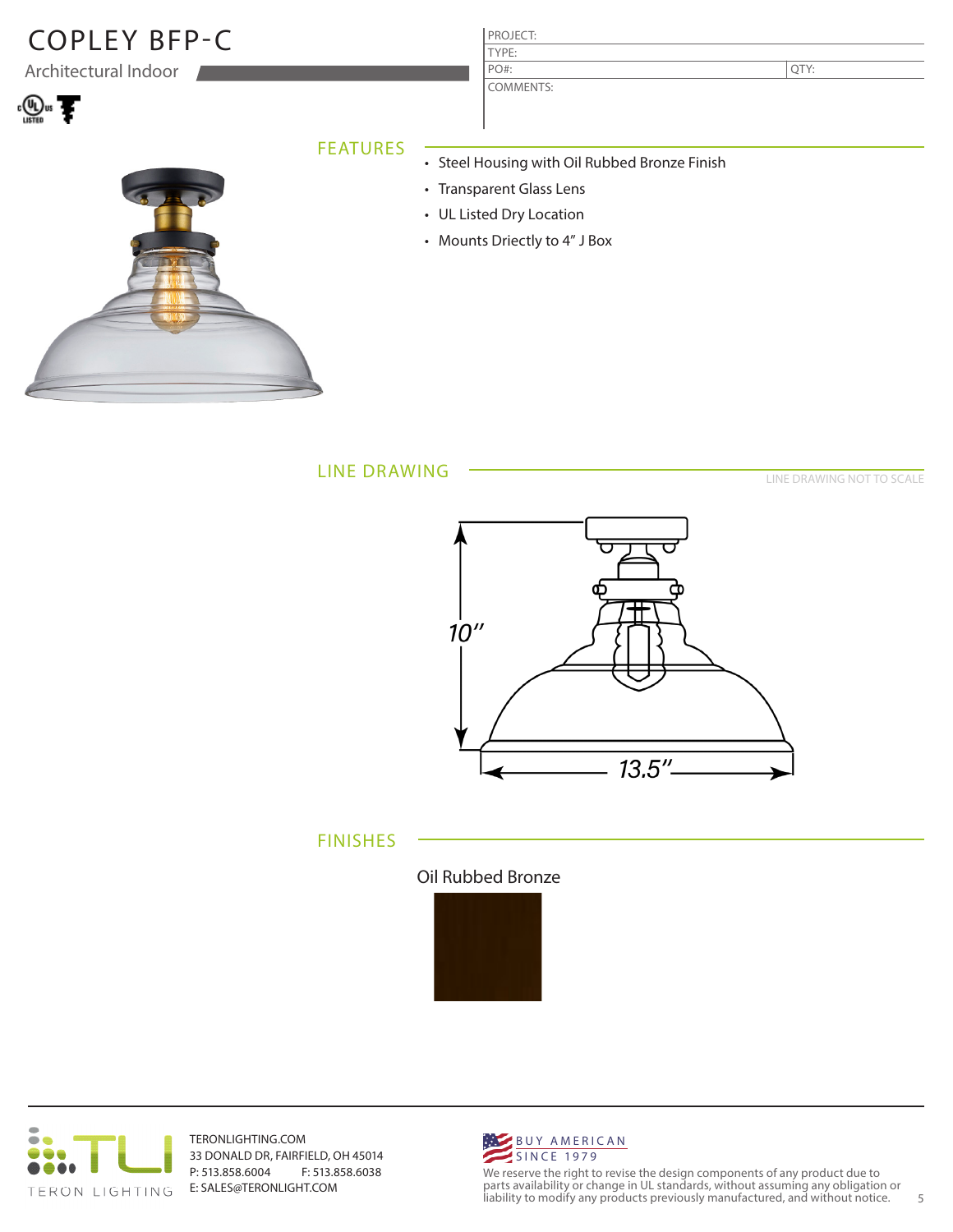



TERONLIGHTING.COM 33 DONALD DR, FAIRFIELD, OH 45014 P: 513.858.6004 F: 513.858.6038 E: SALES@TERONLIGHT.COM



We reserve the right to revise the design components of any product due to parts availability or change in UL standards, without assuming any obligation or liability to modify any products previously manufactured, and without notice. 6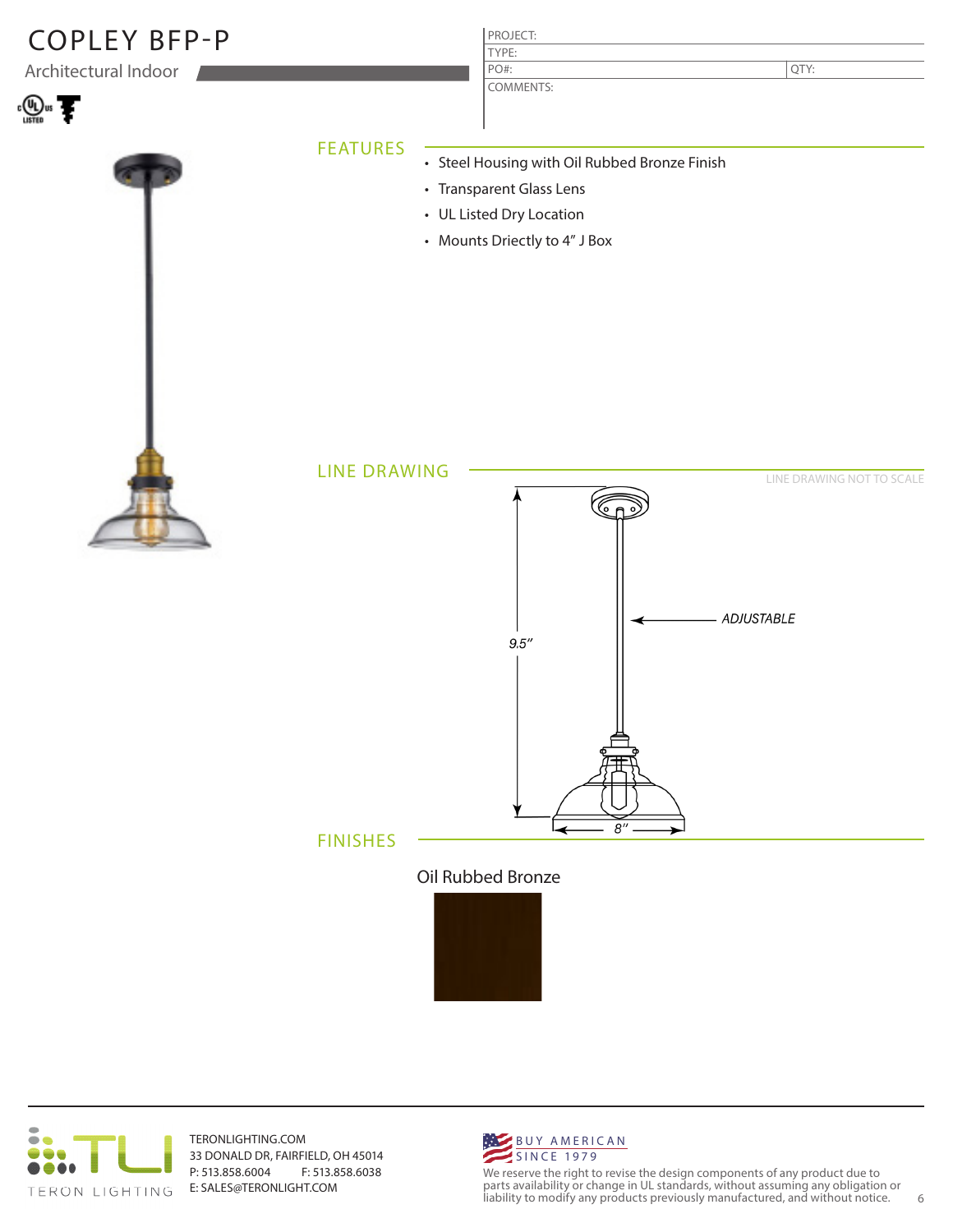# $\mathsf{Co}\mathsf{PLEY}\mathsf{B}\mathsf{FP-W}$  PROJECT:

Architectural Indoor



### TYPE:

COMMENTS: PO#:

QTY:

#### FEATURES

- Steel Housing with Oil Rubbed Bronze Finish
- Transparent Glass Lens
- UL Listed Dry Location
- Mounts Driectly to J Box
- UL Listed

#### LINE DRAWING





LINE DRAWING NOT TO SCALE

#### FINISHES





TERONLIGHTING.COM 33 DONALD DR, FAIRFIELD, OH 45014 P: 513.858.6004 F: 513.858.6038 E: SALES@TERONLIGHT.COM



We reserve the right to revise the design components of any product due to parts availability or change in UL standards, without assuming any obligation or liability to modify any products previously manufactured, and without notice. 7